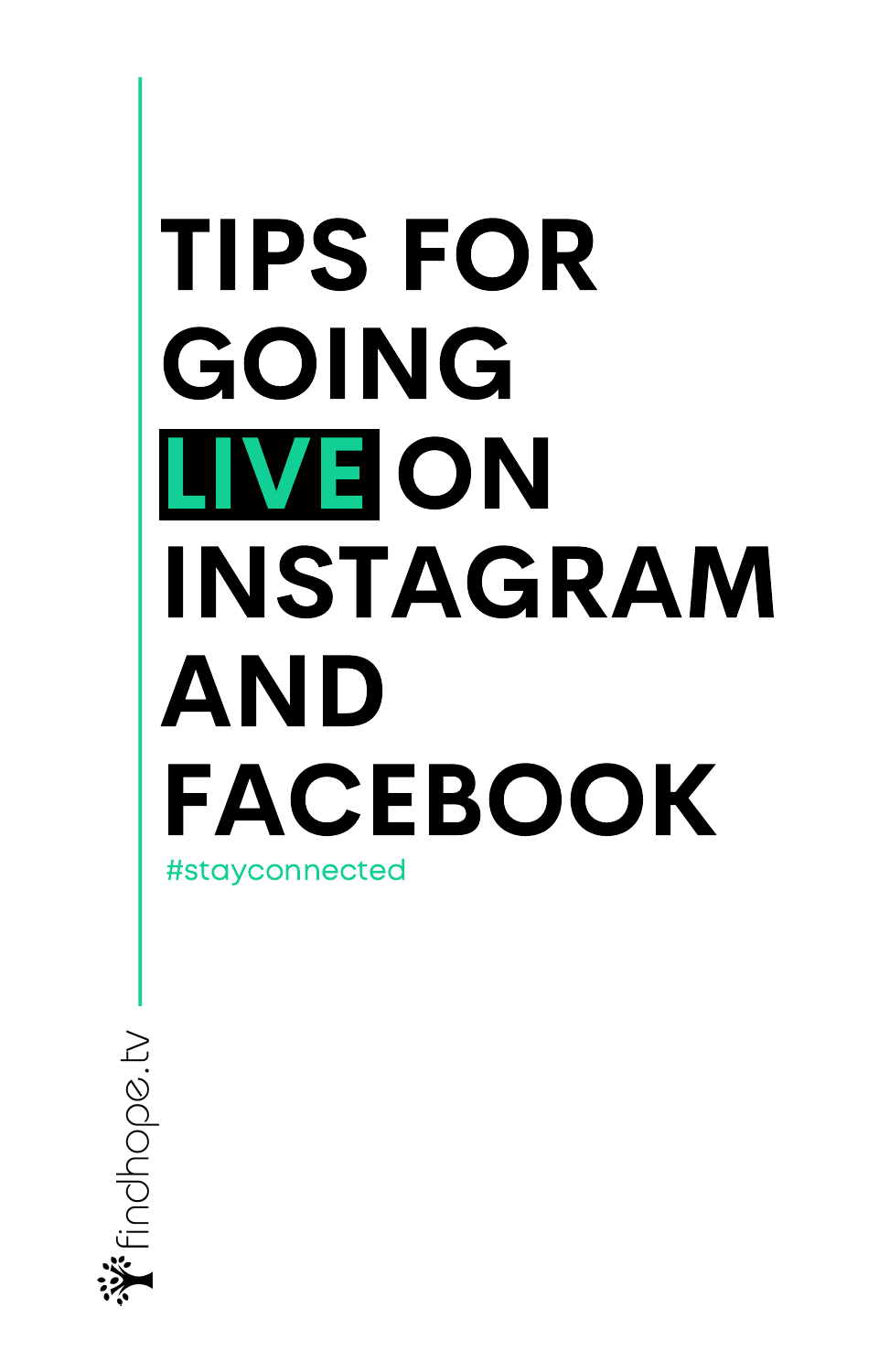### // ACROSS ALL PLATFORMS

- Consider posting in advance giving the time you will go LIVE to generate interest
- Clean your phone/computer's camera
- Position a window or light behind your phone so your face is well-lit
- Position your device at eye level
- Start talking within a few seconds of going live so that when people join in their first impression is that you are on intentionally to chat (As opposed to waiting silently for people to join)
- Engage in conversation with those who join in - ask questions, read their comments to see their responses
- Be yourself!
- End by thanking people for hanging out and spending time together
- Hit the end button, but you may be asked to confirm ifyou want to end - smile! you're still on camera

Findhope.tv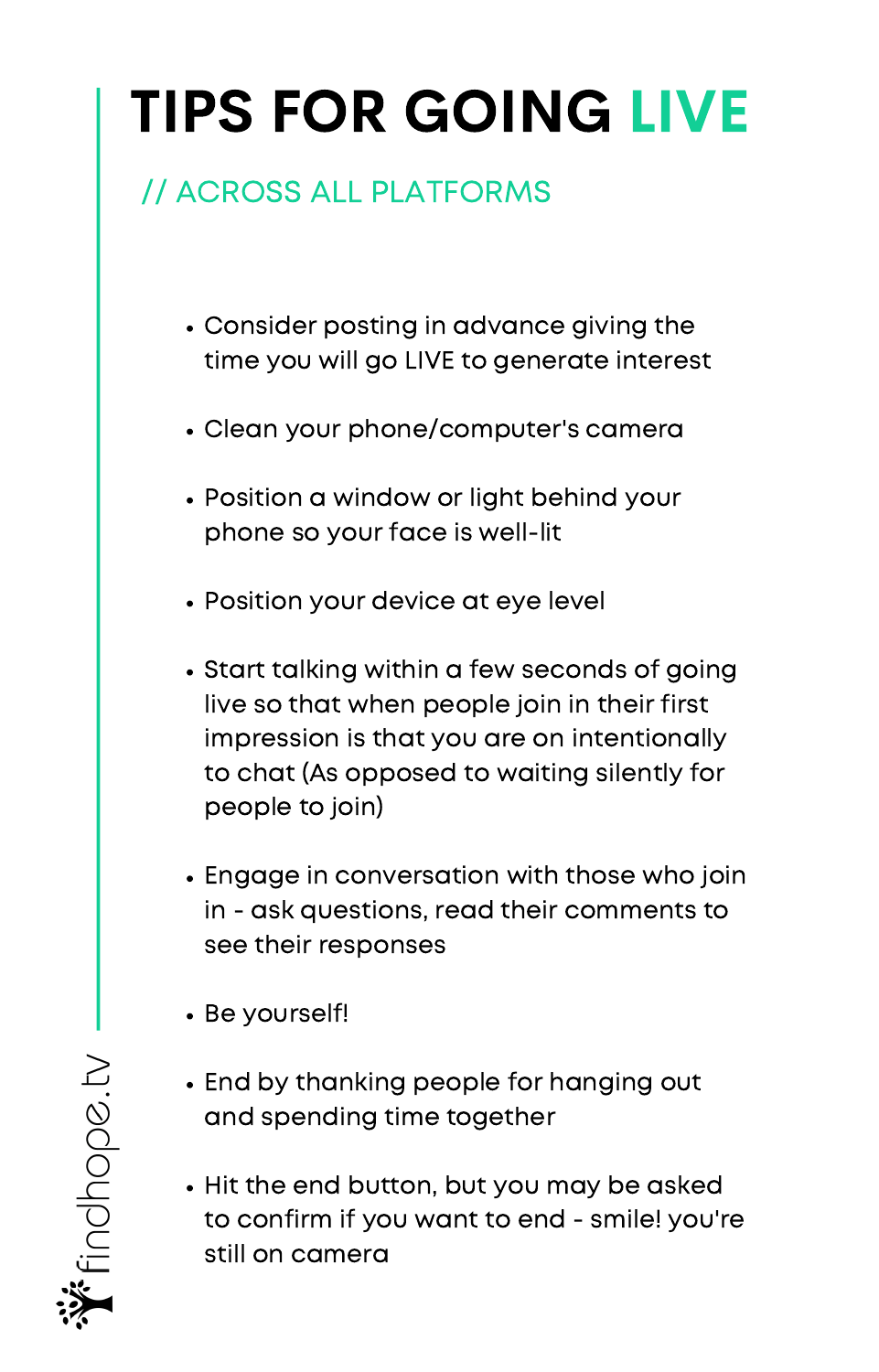### // INSTAGRAM

Before you begin

Position your phone vertically.

#### Features to access during a LIVE

Use the 'pin comment' feature: Type the 'Title' of your video in the comments section of the Live Feed and tap the comment to pin it.

You may receive requests from people who want to go live with you. This splits the screen and viewers can see both of you at the same time. Tap to accept a request.

In the event of spam, to block a viewer from commenting on your live videos, tap on their profile picture next to their comment, then tap "Block."

Findhope.tv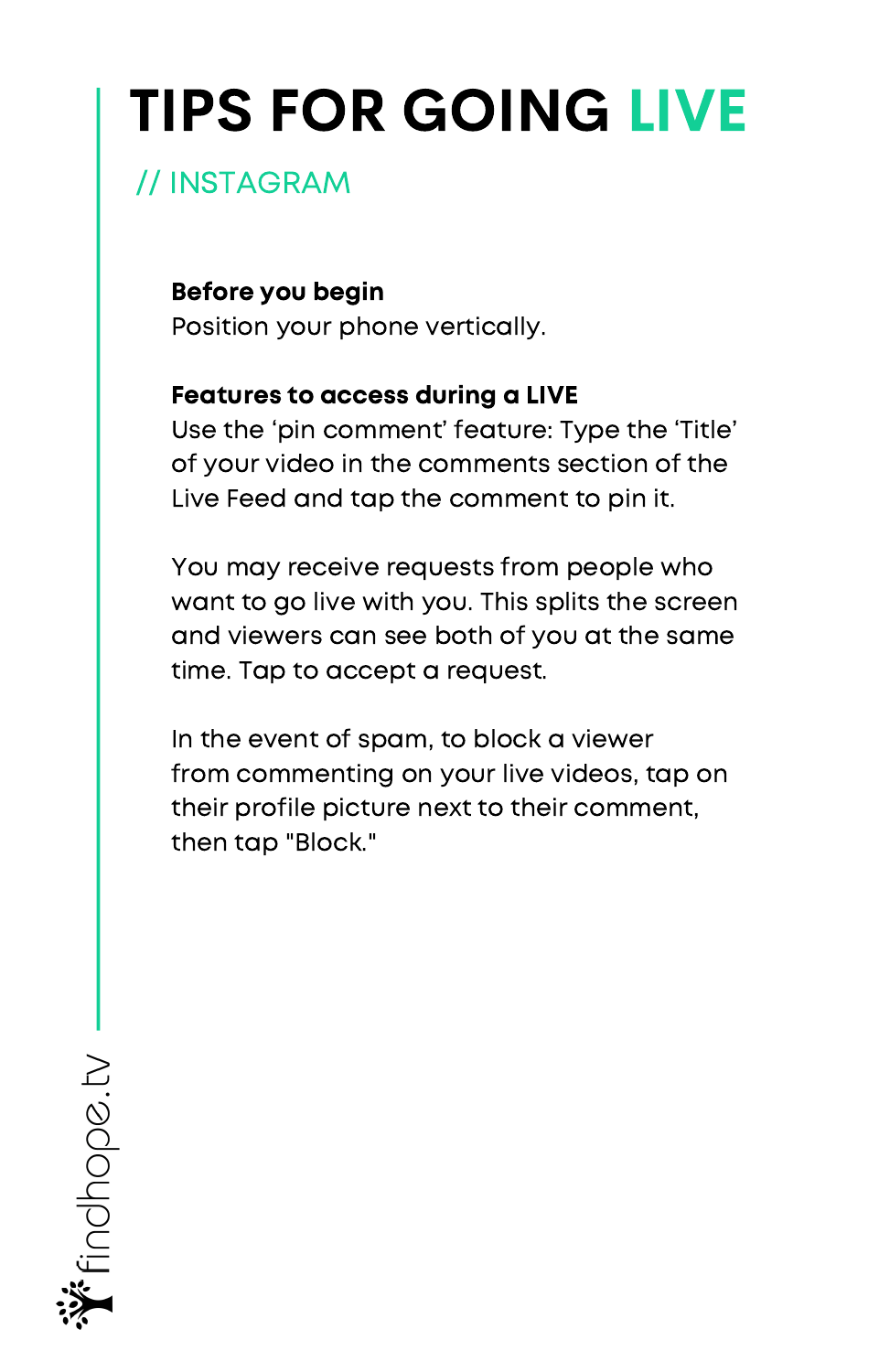### // INSTAGRAM

#### Going LIVE

To start a live video from the Instagram app Tap the camera icon in the top left of the Feed or swipe right from anywhere in the Feed.

Scroll to Live at the bottom of the screen.

The number of viewers appears at the top of the screen and comments appear at the bottom.

You can add a comment by tapping Comment at the bottom of the screen.

Tap a comment and tap 'Pin Comment' to pin it so that viewers can see it more easily.

When you're done, tap End in the top right, then tap to confirm. From there, you can tap in the top left to save it to your camera roll, or share it to your story.

Keep in mind that when you save your live video to your camera roll, only the video is saved, and not things like comments, likes and viewers. It may take a minute for your live video to save to your phone, especially for longer videos.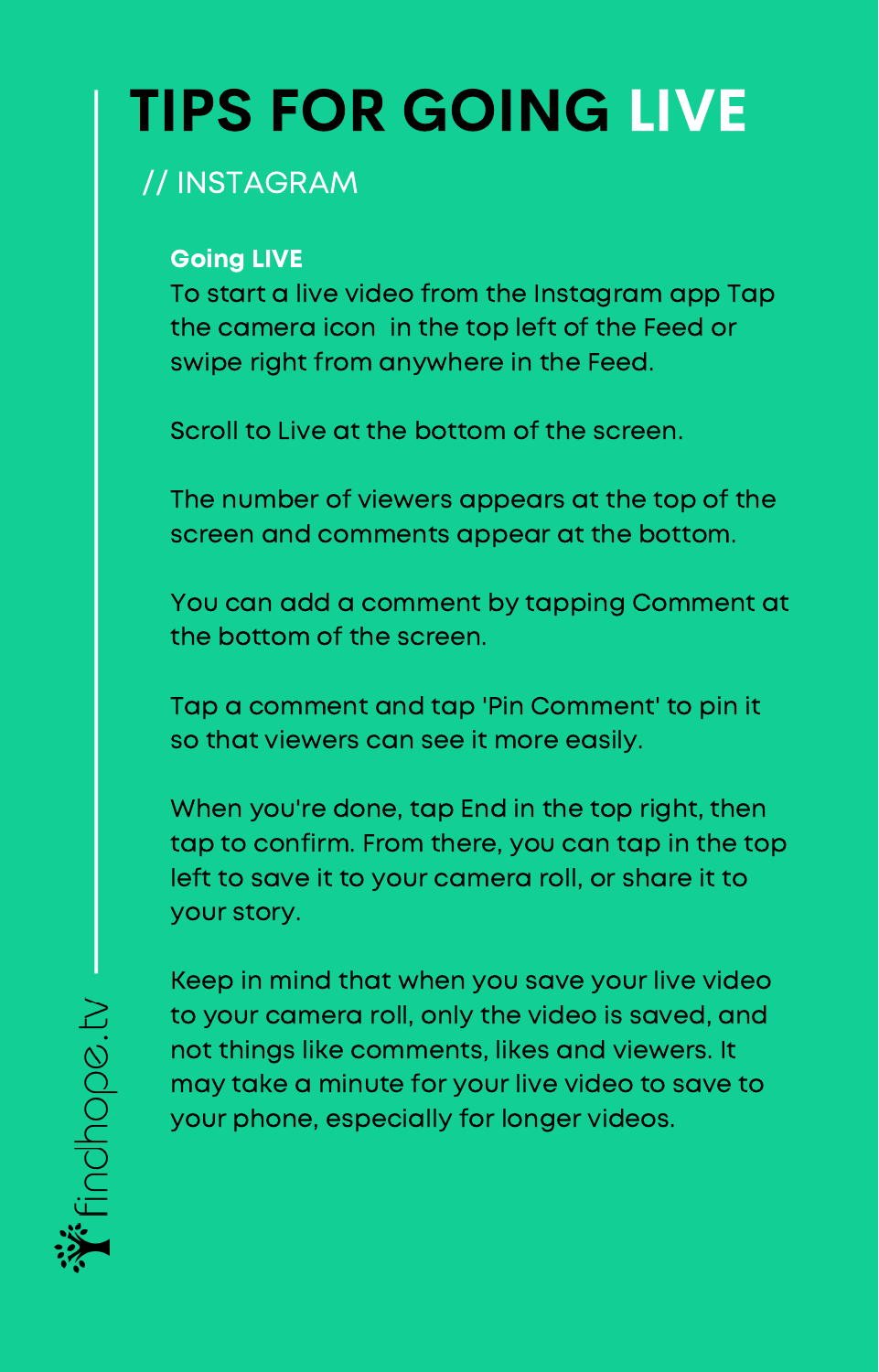### // FACEBOOK

Before you begin Position your phone horizontally.

#### During the LIVE

Facebook prioritizes longer videos (minimum of 10 minutes), so for optimal viewership, be prepared to chat for at least that long.

Pin great comments to the top of the chat to continue to generate dialogue with new viewers.

In the event of spam, to block a viewer from commenting on your live videos, tap on their profile picture next to their comment, then tap "Block."

#### Upon ending the LIVE

Facebook Live videos are instantly archived after they're finished.